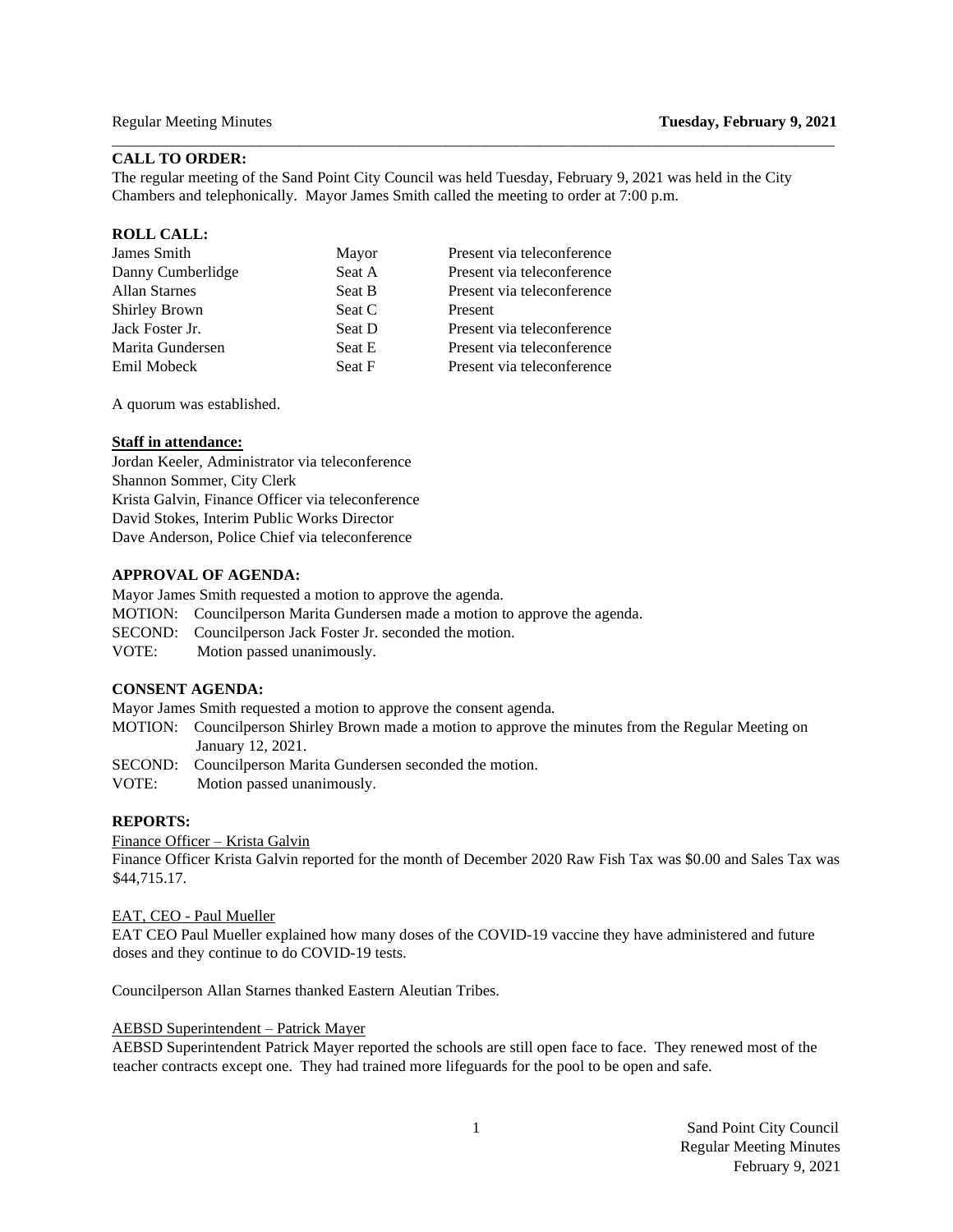### Administrator – Jordan Keeler

Administrator Keeler reported he was still awaiting word from the bank for the travel lift; the bank had been busy with PPE applications. The CARES Act funding deadline has been extended to September 30, 2021 and the funds will continue to go towards water/sewer expenses and salary reimbursements. He explained there are public notices for a land disposal posted for an ordinance that will be presented at the March 2021 meeting for GCI needing access to City owned right of ways to run their fiber line from their landing spot to their communication tower. The State will not cover damages to the new dock and the insurance will only cover \$100,000 to the old dock and the City will need to spend roughly \$60,000 - \$65,000 out of pocket for damages to repair the new dock. Administrator Keeler stated he will notify the State and will not file a claim with the insurance company.

Councilperson Foster expressed his opinion on dock repair funding. Councilperson Starnes expressed his opinion to focus monies on the new dock.

### Police Chief – Dave Anderson

Police Chief Dave Anderson reported there is statistical information included in the report. He stated the 911 dispatchers and jail guards do not receive enough recognition. He thanked the officers in the department and thanked the community for their communication. They are active in working with other entities and the task force at the airport, Investigator Cash had been very busy.

Councilperson Brown asked Police Chief Anderson why some residents cannot call 911 on their cell phones. Chief Anderson replied the cellphone service here does not work all the time and the testing of 911 calls to Valdez are not reliable. Administrator Keeler stated the City applied with the State for funds to cover unanticipated expenses due to the COVID-19 pandemic, he will work with Police Chief Anderson in the next week to get reimbursements for flight costs, etc. Mayor Smith asked Chief Anderson if he would make a test call to cell phone numbers. Police Chief Anderson replied sometimes cell phones work and suggested if anyone has trouble getting through to 911 to find an officer. Councilperson Mobeck stated he received a text message the week before from GCI explaining a crew will arrive in Sand Point to adjust the satellite.

## EMS Chief – Carmen Holmberg

EMS Chief Carmen Holmberg reported there were a total of nine calls for the month of January, six tone outs and three medevacs. They had received more Narcan from the clinic provided by Project Hope. She is in the process of setting up training.

## Fire Chief – Jason Bjornstad

Fire Chief Jason Bjornstad's report was included in the packet.

## Interim Public Works Director – David Stokes

Interim Public Works Director David Stokes reported they have been working on the Cat Grader. They fueled buildings and equipment. They worked on the Sand Truck chains. They graded, plowed and sanded roads. They serviced police vehicles. They fixed the blade on the sand truck. They changed the block heater in the trash truck. They changed the CV shafts and spark plugs and coils in the Chevy and they fixed the water pump and idler pulley. They hauled oil to recycle center. They worked on heaters in the shop. They changed hydraulic hoses on the sand truck and 580 Excavator.

### Landfill

They serviced the trash truck. Picked up garbage around dumpsters. They cleaned the metal and tire pile and disposed of old office records.

Recycling Center

They recycling center is running well.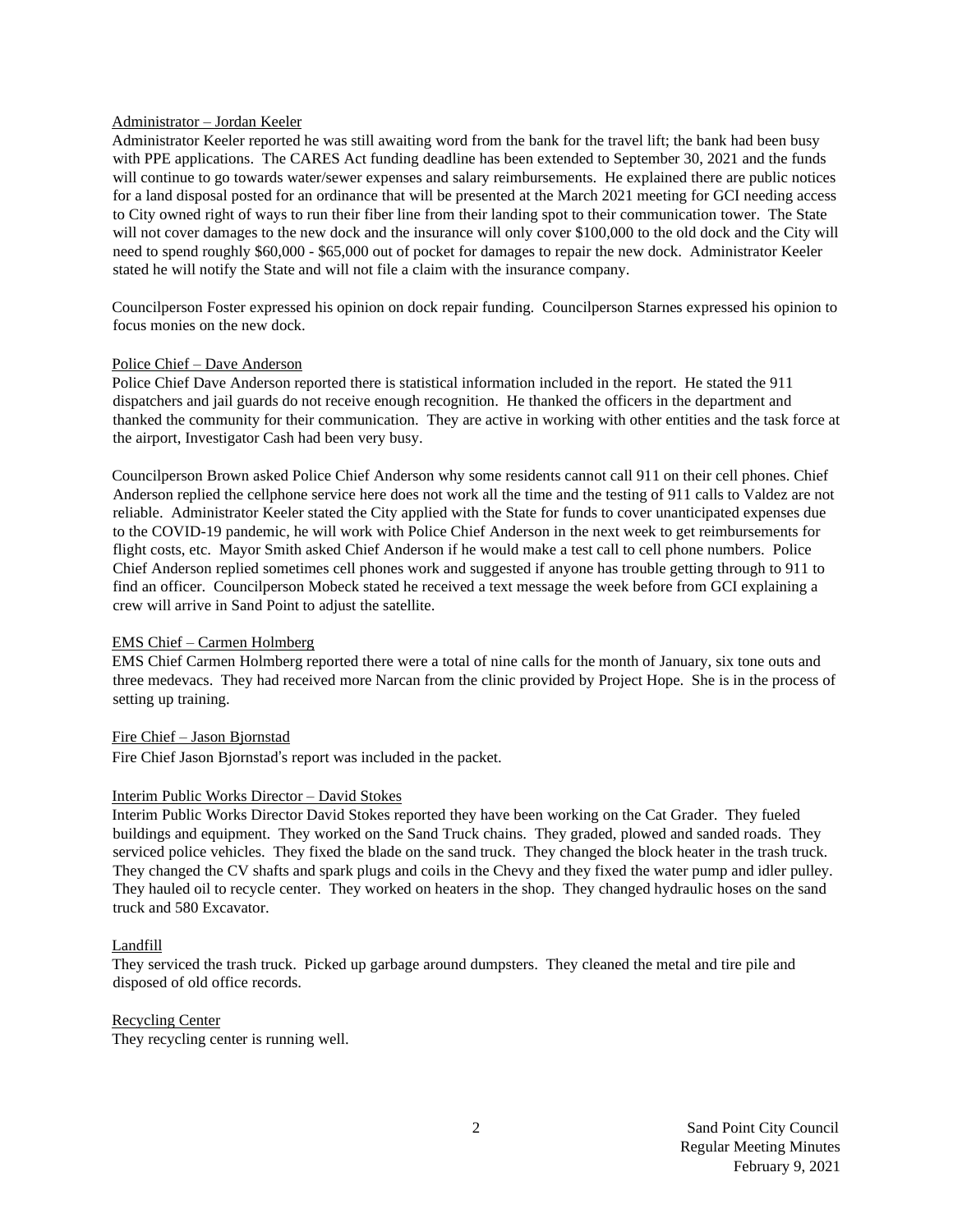### Water and Sewer

They fixed the service line at the upper loop by the school. They fixed the force main by Village Green. They located valves and unplugged a sewer line on Johnson Avenue. They worked on a current detector.

Councilperson Brown asked Interim Public Works Director Stokes if the recycling center only crushes glass and who does aluminum. Interim Public Works Director Stokes replied glass and aluminum, and one of the tribes works on crushing aluminum cans. Councilperson Foster commented if public works would draw prints of water and sewer lines they find. Interim Public Works Director Stokes replied they are writing them on prints and bringing them to the surface, keep them painted and they will be on a map.

## Harbor Master – Douglas Holmberg

Mayor Smith read the Harbor Master report. Activity in the harbor has been slow. They are still working on the Travel Lift, parts were ordered. Flushing the hydraulic systems. They rewired solenoids. Mayor Smith went to Alaska Hydraulics and asked if a hydraulic mechanic to come to Sand Point and assist with rebuilding the second pump they are working on, that Friday and see what they can do.

## **HEARINGS, ORDINANCES, AND RESOLUTIONS:**

1. Resolution 21-01: Extension of Emergency of Declaration Administrator Keeler stated State law only allows for a 60-day limit on emergency declarations and the current one was about to expire.

- MOTION: Councilperson Marita Gundersen made a motion to approve Resolution 21-01: Extension of Emergency of Declaration.
- SECOND: Councilperson Allan Starnes seconded the motion.

VOTE: Motion passed unanimously.

## **OLD BUSINESS: None.**

## **NEW BUSINESS:**

1. Challenge State Population Figure

Administrator Keeler asked if the Council will accept the current population number from the State or wait for the census calculations this upcoming summer 2021 and hopefully, we will have a higher count number next year. He suggested to plan in advance the count period next year and notify residents to respond to the count period and maybe have a raffle starting January 1, 2022.

Councilperson Starnes suggested to do a head count in summer 2022 and the majority of the population will be vaccinated for COVID-19. Councilperson Gundersen stated if the City can find the right person and go door to door if possible. Councilperson Brown stated a lot of residents are only here seasonally and it would be hard to get an accurate count and if we can find someone, it may be hard to go door to door during this pandemic. Councilperson Foster stated he is for the position but it would be another expense but only to do it if we can find a local person to do it and if we have enough funds for that position.

2. AEB FY22 Community Budget Request

Direction was given to Administrator Keeler to submit the application for the Travel Lift.

Councilperson Mobeck stated the application monies should go towards the travel lift. Councilperson Foster asked if the council decided what is the plan for the travel lift and which one to consider. Mayor Smith replied they were leaning towards the Travel Lift 150 at this time. Public Works Director Stokes stated adding more straps on the Travel Lift 150 would allow it to lift heaver boats. Councilperson Mobeck stated at the last meeting the council was going towards the 150. Councilperson Cumberlidge asked Interim Public Works